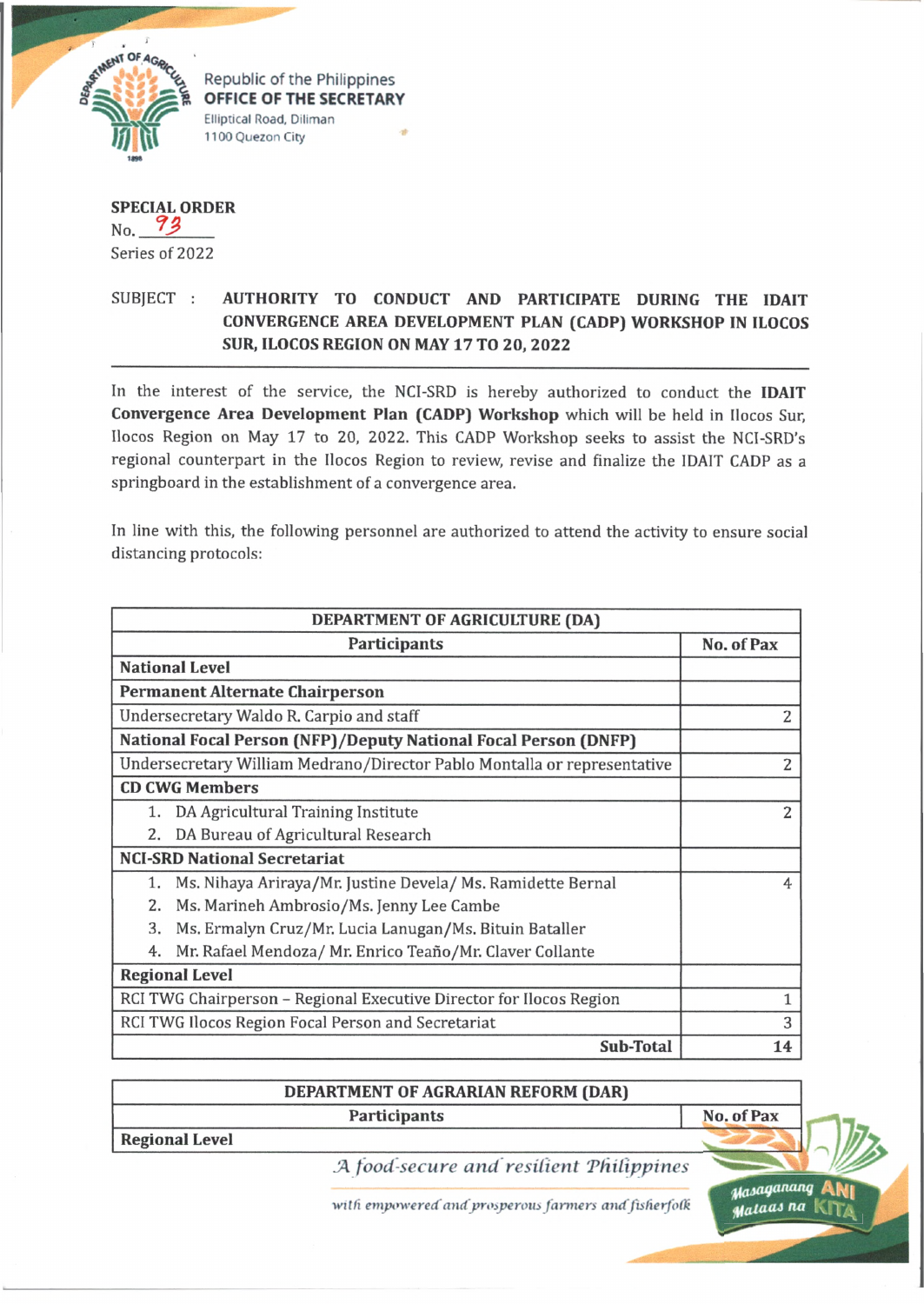| Office of the Regional Director                         |  |
|---------------------------------------------------------|--|
| RCI TWG Ilocos Region Member                            |  |
| <b>Provincial Level</b>                                 |  |
| Office of the Provincial Agrarian Reform Officer (PARO) |  |
| Sub-Total                                               |  |

| DEPARTMENT OF ENVIRONMENT AND NATURAL RESOURCES (DENR)             |            |
|--------------------------------------------------------------------|------------|
| Participants                                                       | No. of Pax |
| <b>Regional Level</b>                                              |            |
| Office of the Regional Director                                    |            |
| RCI TWG Ilocos Region Member                                       |            |
| <b>Provincial Level</b>                                            |            |
| Office of the Provincial Environment and Natural Resources (PENRO) |            |
| Office of the Community Environment and Natural Resources (CENRO)  |            |
| <b>Sub-Total</b>                                                   |            |

| DEPARTMENT OF THE INTERIOR AND LOCAL GOVERNMENT (DILG) |            |
|--------------------------------------------------------|------------|
| Participants                                           | No. of Pax |
| <b>Regional Level</b>                                  |            |
| Office of the Regional Director                        |            |
| RCI TWG Ilocos Region Member                           |            |
| Sub-Total                                              |            |

| PROVINCIAL LOCAL GOVERNMENT UNIT (PLGU)            |            |
|----------------------------------------------------|------------|
| Participants                                       | No. of Pax |
| Office of the Governor                             |            |
| Provincial Convergence Initiative (PCI) TWG Member |            |
| Sub-Total                                          |            |

| MUNICIPAL LOCAL GOVERNMENT UNIT (MLGU)             |            |
|----------------------------------------------------|------------|
| <b>Participants</b>                                | No. of Pax |
| Office of the Municipal Mayor                      |            |
| Municipal Convergence Initiative (MCI) TWG Members | 13         |
| <b>Sub-Total</b>                                   |            |
|                                                    |            |

## **GRAND TOTAL 40**

A minimum of thirty (30] and maximum of forty (40] physical participants, subject to the existing minimum health protocols of the Inter-Agency Task Force, shall be allowed to attend the activity physically. The rest of the participants shall attend using virtual platforms.

Expenses incurred in the conduct of the activity, such as food, accommodation, venue, and activity materials, honoraria of facilitators/resource persons shall be chargeable against the DA

*.'A food-secure and resilient Tfiilippines*

*t f a ja g a M in y* **ANi Mataas na K** 

with empowered and prosperous farmers and fisherfolk